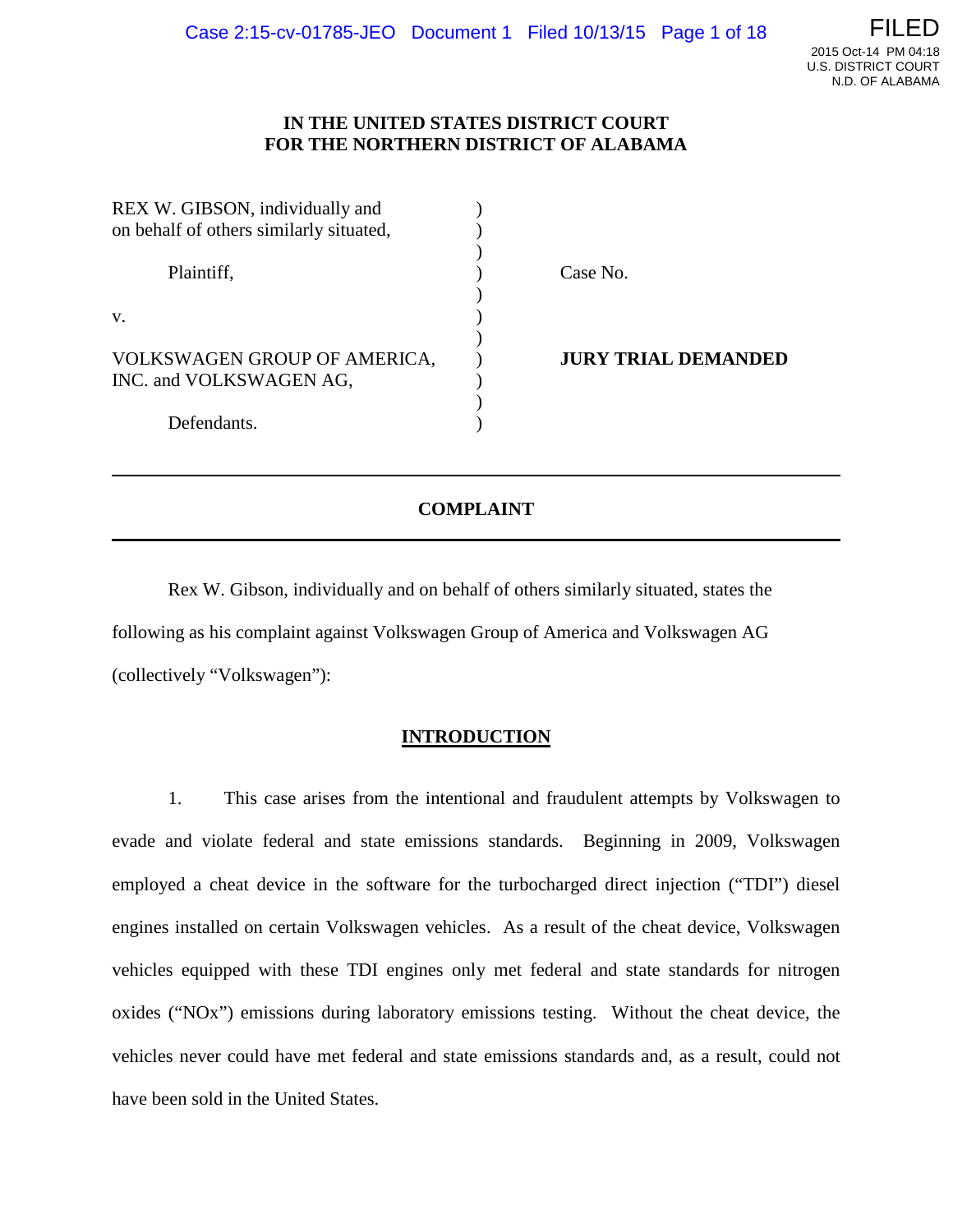#### Case 2:15-cv-01785-JEO Document 1 Filed 10/13/15 Page 2 of 18

2. In the spring of 2014, a group of researchers from the University of West Virginia began researching the emissions for Volkswagen vehicles equipped with TDI engines. These researchers discovered that under real world driving conditions, many of Volkswagen's vehicles emitted 20-30 times more NOx than is allowable under federal and state emissions standards. These findings spawned investigations by the California Air Resources Board and the Environmental Protection Agency, and on September 18, 2015, the Environmental Protection Agency issued a notice of violation to Volkswagen, concluding that:

VW manufactured and installed defeat devices in certain model year 2009 through 2015 diesel light-duty vehicles equipped with 2.0 liter engines. These defeat devices bypass, defeat, or render inoperative elements of the vehicles' emission control system that exist to comply with CAA [Clear Air Act] emission standards. Therefore, VW violated section  $203(a)(3)(B)$  of the CAA, 42 U.S.C. §  $7522(a)(3)(B)$ . Additionally, the EPA [Environmental Protection Agency] has determined that, due to the existence of the defeat devices in these vehicles, these vehicles do not conform in all material respects to the vehicle specifications described in the applications for the certificates of conformity that purportedly cover them. Therefore, VW also violated section  $203(a)(1)$  of the CAA, 42 U.S.C. §  $7522(a)(1)$ , by selling, offering for sale, introducing into commerce, delivering for instruction into commerce, or importing these vehicles, or for causing any of the foregoing acts.

3. Although Volkswagen initially denied any wrongdoing with respect to its TDI engines, Volkswagen's U.S. CEO, Michael Horn, eventually admitted that Volkswagen had "totally screwed up" and that it was "dishonest with the EPA and the California Air Resources Board, and all of you (i.e., its customers)." Volkswagen's conduct was fraudulent, unjust, violated federal and state law, and violated the express and implied warranties made to its customers. Plaintiff brings this action on behalf of himself and a proposed class of other similarly situated individuals and entities.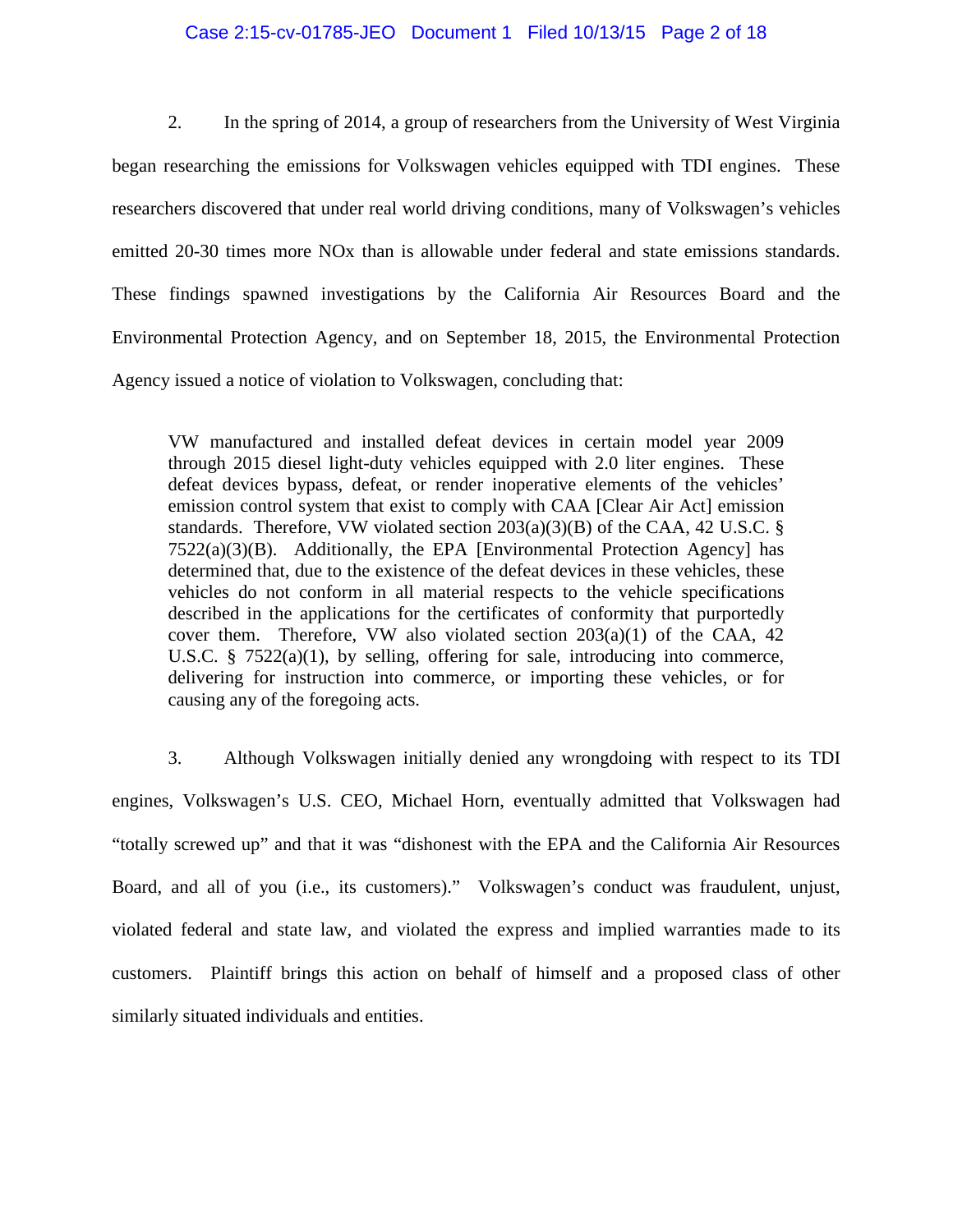#### **PARTIES, JURISDICTION, AND VENUE**

4. Plaintiff Rex W. Gibson is over the age of 19 and is a resident and citizen of Alabama.

5. Defendant Volkswagen Group of America, Inc. is a corporation organized, established, and existing under the laws of New Jersey and maintains its principal place of business in Virginia.

6. Defendant Volkswagen AG is a foreign corporation organized, established, and existing under the laws of Germany and maintains its principal place of business in Germany.

7. This Court has personal jurisdiction over Defendants because they are engaged in substantial and not isolated activity within this state. Additionally, Plaintiff's causes of action arise from Defendants directly or through their agents marketing, distributing, shipping, selling, and warranting products that were used and consumed in this state in the ordinary course of commerce, trade, or use.

8. This Court has original jurisdiction over this action under the Class Action Fairness Act, 28 U.S.C. §1332(d), because this is a class action in which: (1) there are 100 or more members in the Plaintiff's proposed class; (2) at least some members of the proposed class have a different citizenship from Defendants; and (3) the claims of the proposed class members exceed \$5,000,000 in the aggregate.

9. This Court has original jurisdiction over this action pursuant to 28 U.S.C. §1332 in that the citizenship of the Plaintiff is diverse from the citizenship of each of the Defendants and the amount in controversy exceeds \$75,000.

10. Venue is proper in this Court pursuant to 28 U.S.C. §1391(a) because a substantial part of the events giving rise to Plaintiff's claims occurred in this district when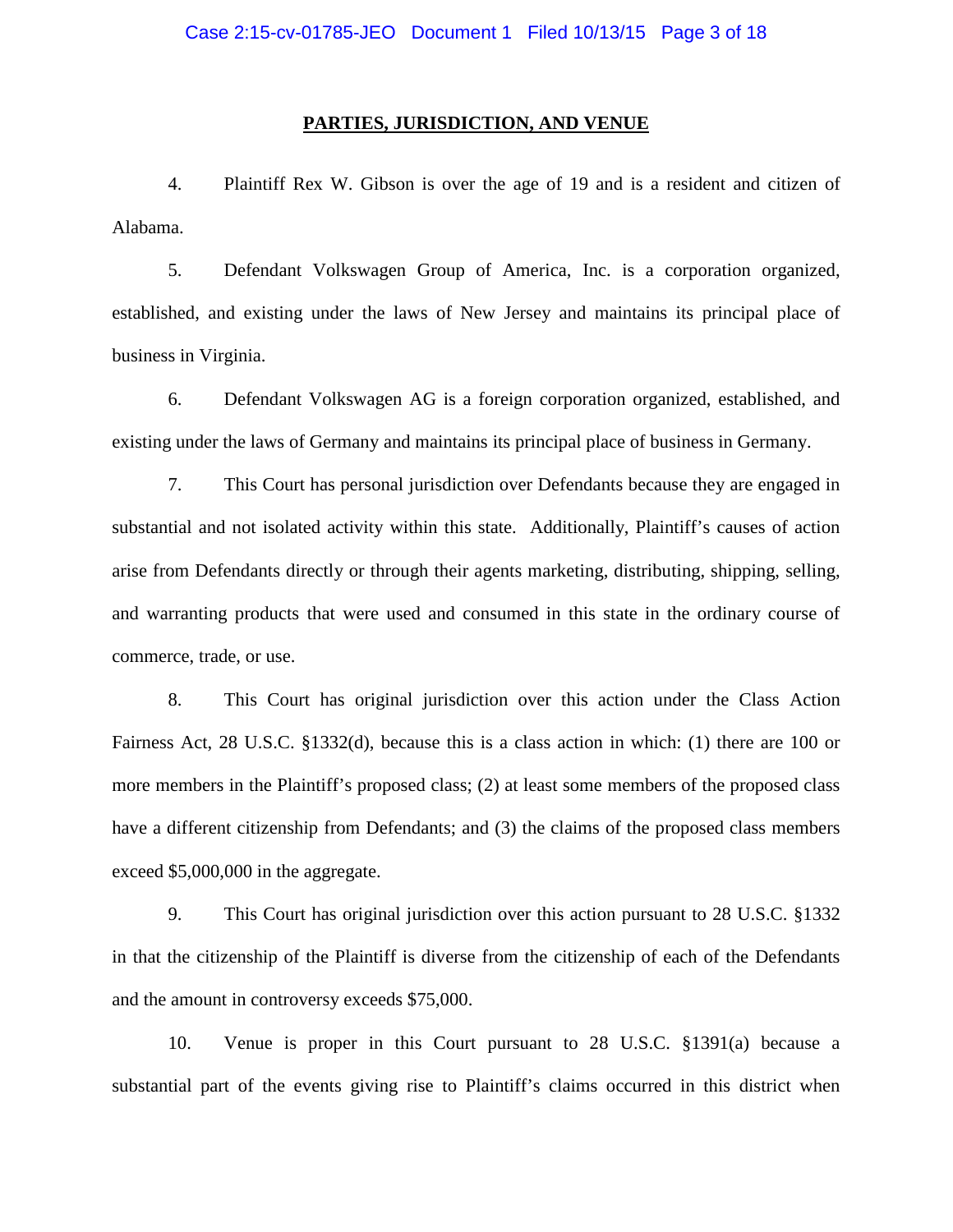## Case 2:15-cv-01785-JEO Document 1 Filed 10/13/15 Page 4 of 18

defendants sold, marketed, distributed, shipped, and/or warranted the defective products at issue here.

### **BACKGROUND**

## *A. Volkswagen's marketing and release of its TDI diesel engines.*

11. As a general rule, diesel engines are more efficient and provide more torque than gasoline-powered engines. However, diesel engines historically have been associated with smoke belching, semi-trucks and clunky passenger cars. Beginning in 2009, Volkswagen released a new 2.0L turbocharged direct injection ("TDI") diesel engine. The TDI engines were installed in Volkswagen's Jetta, Jetta Sportwagen, Golf, Golf Sportwagen, Beetle, Beetle Convertible, and Passat models. Volkswagen marketed its new, TDI diesel engines as groundbreaking and ushering in a new era of "clean diesel" technology:



12. The TDI engine was the centerpiece of a branding campaign by Volkswagen centered on positioning its vehicles as the "go-to" brand for environmentally concerned drivers.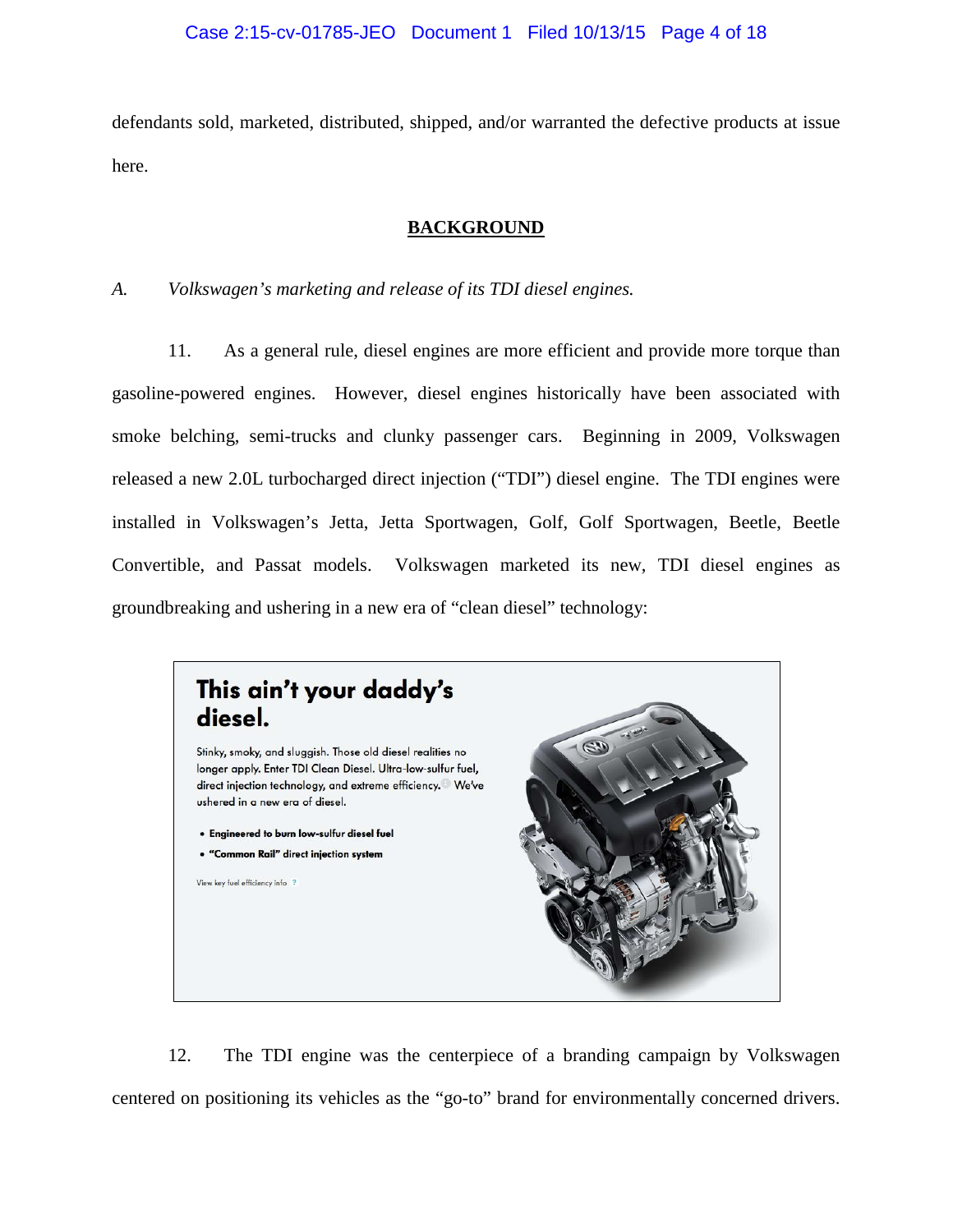# Case 2:15-cv-01785-JEO Document 1 Filed 10/13/15 Page 5 of 18

Specifically, Volkswagen represented that its line of TDI engines were part of its philosophical commitment to being "eco-conscious" and to "building a better future for all of us:"



13. In addition to supposedly being "environmentally-friendly" Volkswagen's marketing campaign emphasized that its TDI engines retained the performance and torque benefits historically associated with a diesel engine. In Volkswagen's words, owners could have their cake and eat it too:

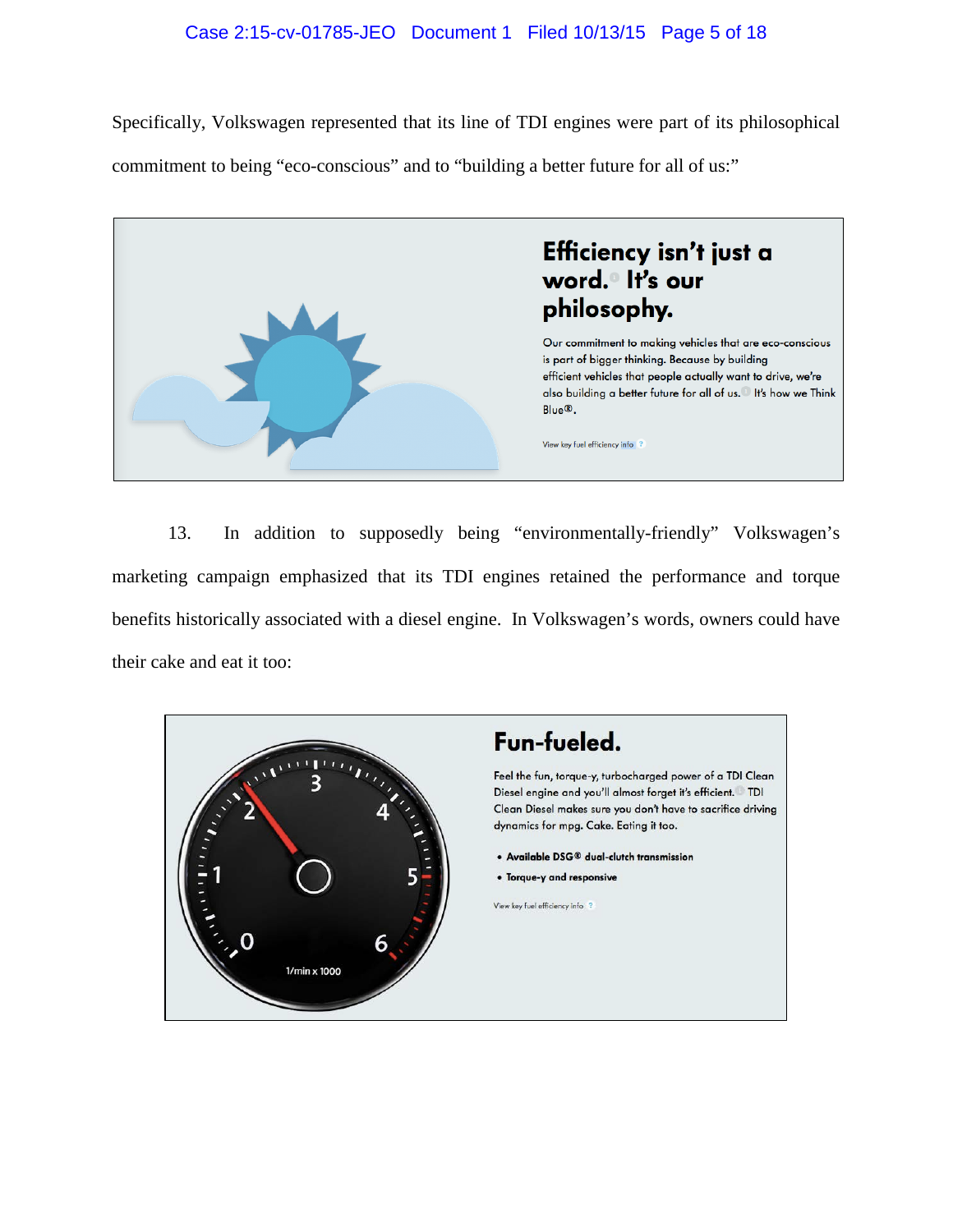#### Case 2:15-cv-01785-JEO Document 1 Filed 10/13/15 Page 6 of 18

#### *B. The Clean Air Act and regulation of diesel emissions.*

14. Congress passed the Clean Air Act ("the Act") in 1963. In passing the Act, Congress found that "the increased use of motor vehicles . . . has resulted in mounting dangers to the public health and welfare." 42 U.S.C. §7401(a)(2). Congress' purpose in creating the Act was to "protect and enhance the quality of the Nation's air resources so as to promote the public health and welfare and the product capacity of its population. 42 U.S.C. §7401(b)(1)-(2).

15. A central part of the Act's framework is the regulation of nitrogen oxides ("NOx") and other pollutants from mobile sources, such as cars. NOx are a family of highly reactive gases that play a major role in the atmospheric reactions with volatile organic compounds that produce ozone (i.e. smog). Inhaling ozone can lead to health problems such as chest pain, coughing, throat irritation, and congestion. Similarly, inhaling ozone can irritate and worsen bronchitis, emphysema, and asthma. As with many other forms of pollution, children are most at risk of having health problems from ozone exposure.

16. Under the Act and its regulatory framework, vehicles powered by Volkswagen's TDI diesel engine were required to comply with certain emissions standards for air pollutants, including NOx. As part of this compliance protocol, the Environmental Protection Agency ("EPA") administers a certification program to ensure that every vehicle introduced into the United States meets the required emissions standards. Through this program, the EPA issues certificates of conformity ("COCs"), which indicate that a particular model vehicle meets the required emissions standards.

17. In order to receive a COC from the EPA, vehicle manufacturers must submit an application to the EPA disclosing the material aspects of the vehicles emissions system. Additionally, each model vehicle must undergo a series of tests designed to determine whether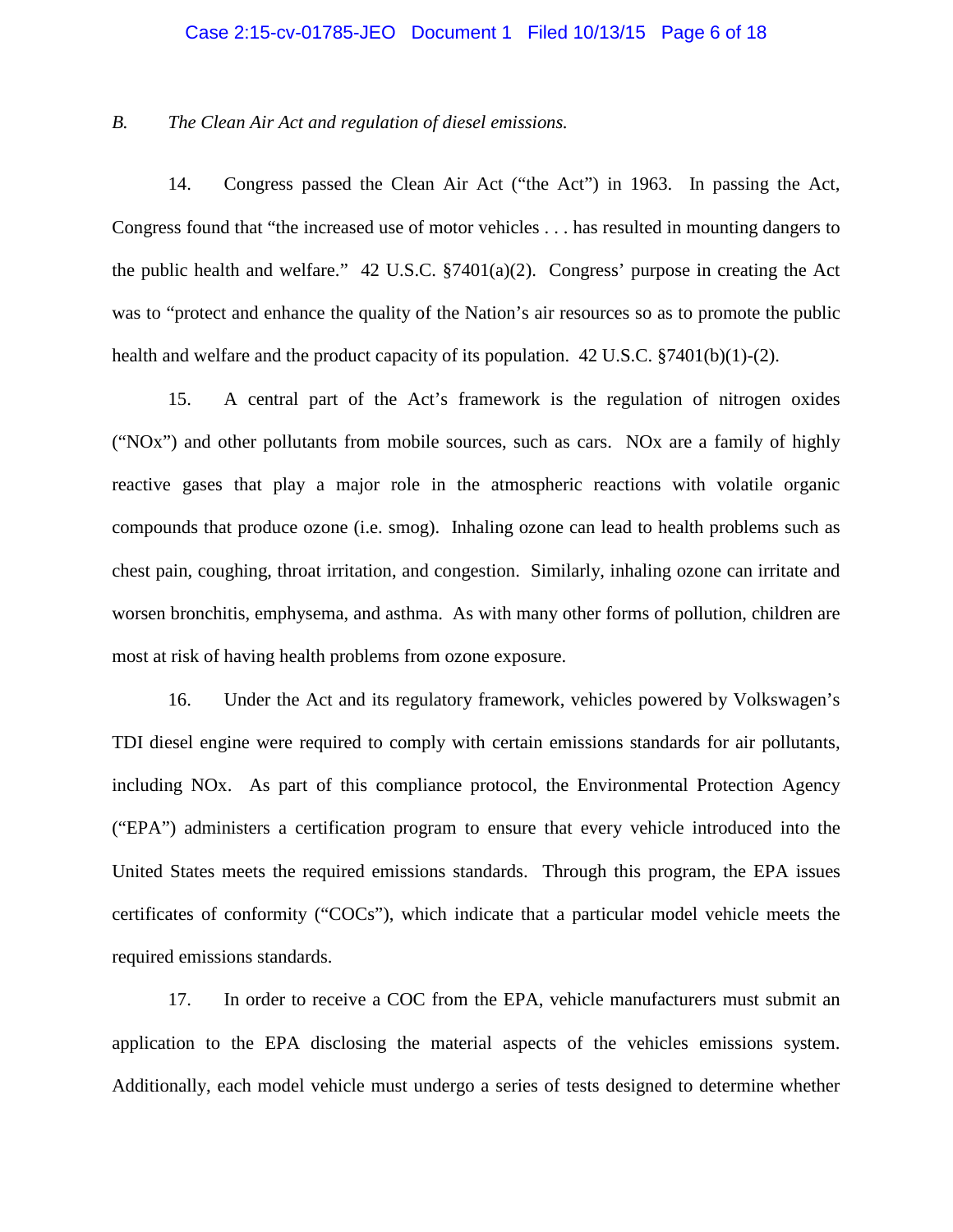#### Case 2:15-cv-01785-JEO Document 1 Filed 10/13/15 Page 7 of 18

the vehicle satisfies EPA emissions standards. In marketing and selling its TDI diesel powered vehicles, Volkswagen represented and warranted that its vehicles met or exceeded all federal and state emissions standards.

*C. Volkswagen's deployment of a cheat device to manipulate EPA testing.*

18. The EPA expressly bans the use of "cheat" or "defeat" devises to evade or manipulate emissions testing. Specifically, the EPA defines a defeat device as a device "that reduces the effectiveness of the emission control system under conditions which may reasonably be expected to be encountered in normal vehicle operation and use . . ." 40 C.F.R. §86.1803-01. Motor vehicles equipped with a defeat device cannot receive a COC from the EPA. Moreover, vehicles are only covered by a COC "if they are in all material respects as described in the manufacturer's application for certification . . ." 40 C.F.R. §86.1848-10(c)(6).

19. The EPA initially issued COCs for Volkswagen vehicles powered by its 2.0L TDI diesel engines, meaning that the vehicles passed the EPA's standard emissions testing. However, in early 2014, a group of researchers conducted emissions testing on several Volkswagen model vehicles powered by TDI diesel engines. That testing revealed that in real-word driving conditions, Volkswagen's Jetta and Passat models exceeded U.S. emission limits by a factor of between 5 and 35.

20. Following the release of the results of the West Virginia study, the EPA launched an investigation into Volkswagen's TDI diesel engine vehicles. For more than a year after the EPA began its investigation, Volkswagen denied any wrongdoing and attributed the testing discrepancies to mere "technical glitches." However, on September 18, 2015, the EPA issued a notice of violation to Volkswagen, concluding that Volkswagen had intentionally employed cheat devices in the software of its vehicles. As explained by the EPA, the cheat devices sensed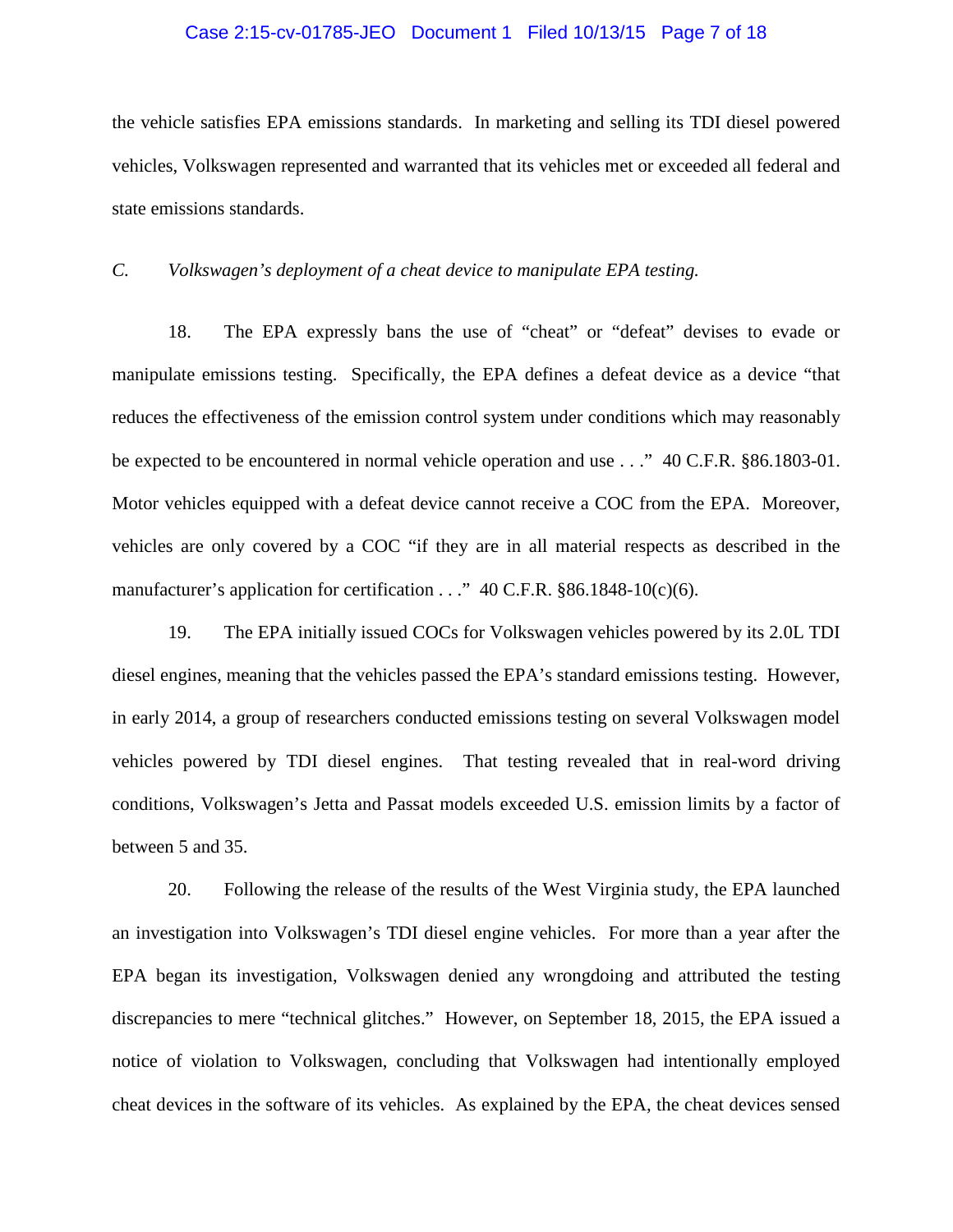when the vehicles were being tested for compliance with EPA emissions standards and made

temporary changes to the vehicles' emissions system so that the vehicles could pass the test:

VW manufactured and installed software in the electronic control module (ECM) of these vehicles that senses when the vehicle was being tested for compliance with EPA emission standards. For ease of reference, the EPA is calling this the "switch." The "switch" senses whether the vehicle is being tested or not based on various inputs including the position of the steering wheel, vehicle speed, the duration of the engine's operation, and barometric pressure. These inputs precisely track the parameters of the federal test procedure for emission testing for EPA certification purposes. During EPA emission testing, the vehicles' ECM ran software which produced compliant emission results under an ECM calibration that VW referred to as the "dyno calibration" . . . At all other times during normal vehicle operation, the "switch" was activated and the vehicle ECM software ran a separate "road calibration" which reduced the effectiveness of the emission control system . . . As a result, emissions of NOX increased by a factor of 10 to 40 times above the EPA compliant levels . . .

21. The EPA concluded that cheat devices had been incorporated into the software of

the following Volkswagen vehicles:

| <b>Model Year</b> | <b>EPA Test Group</b> | <b>Make and Model(s)</b>                                                            |
|-------------------|-----------------------|-------------------------------------------------------------------------------------|
| 2009              | 9VWXV02.035N          | VW Jetta, VW Sportwagen                                                             |
| 2009              | 9VWXV02.0U5N          | VW Jetta, VW Sportwagen                                                             |
| 2010              | AVWXV02.0UFN          | VW Golf, VW Jetta, VW<br>Jetta Sportwagen                                           |
| 2011              | BVWXV02.0U5N          | VW<br>VW<br>Jetta<br>Golf,<br>Sportwagen                                            |
| 2012              | CVWXV02.0U5N          | VW Beetle, VW Beetle<br>Convertible, VW Golf, VW<br>Jetta, VW Jetta Sportwagen,     |
| 2012              | CVWXVO2.0U4S          | <b>VW Passat</b>                                                                    |
| 2013              | DVWXV02.0U5N          | Beetle, VW Beetle<br>VW -<br>Convertible, VW Golf, VW<br>Jetta, VW Jetta Sportwagen |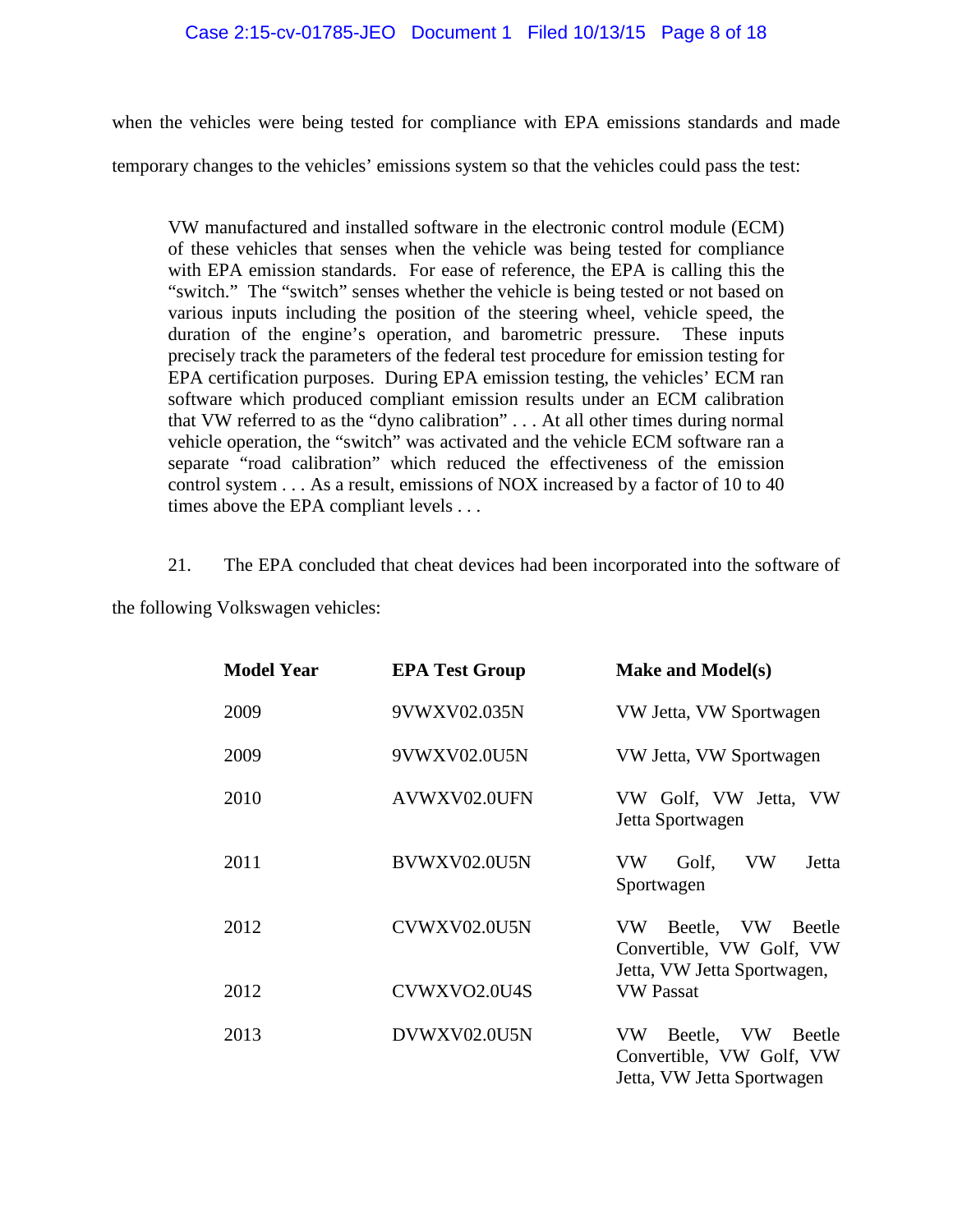#### Case 2:15-cv-01785-JEO Document 1 Filed 10/13/15 Page 9 of 18

| 2013 | DVWXV02.0U4S | VW Passat                                                                                         |
|------|--------------|---------------------------------------------------------------------------------------------------|
| 2014 | EVWXV02.0U5N | Beetle, VW<br>VW<br><b>Beetle</b><br>Convertible, VW Golf, VW<br>Jetta, VW Jetta Sportwagen       |
| 2014 | FVGAV02.0VAL | <b>VW Passat</b>                                                                                  |
| 2015 | FVGAV02.0VAL | Beetle, VW<br>VW<br>Beetle<br>Convertible, VW Golf, VW<br>Golf Sportwagen, VW Jetta,<br>VW Passat |

22. After the EPA issued its notice of violation, Volkswagen and its executives finally conceded that their deceit was far more than just a technical glitch. During a speech in Brooklyn, New York, Michael Horn, the chief of U.S. operations for Volkswagen, acknowledged that Volkswagen "was dishonest with the EPA, and the California Air Resources Board and with all of you [i.e. the customers]." He went on to say "we have totally screwed up."

*C. Plaintiff's purchase of a 2012 Golf TDI.*

23. Plaintiff Rex W. Gibson purchased a 2012 Volkswagen Golf with a 2.0L TDI diesel engine from Quality Automotive dealership in March 2012.

24. Some of the primary factors in Plaintiff's decision to purchase the vehicle were its purported environmental benefits and fuel efficiency. Plaintiff relied on the representations made by Volkswagen, its agents, and its employees related to the fuel efficiency, environmental benefits, and compliance with emissions standards of the vehicle and these representations were a material factor in his decision to purchase the vehicle.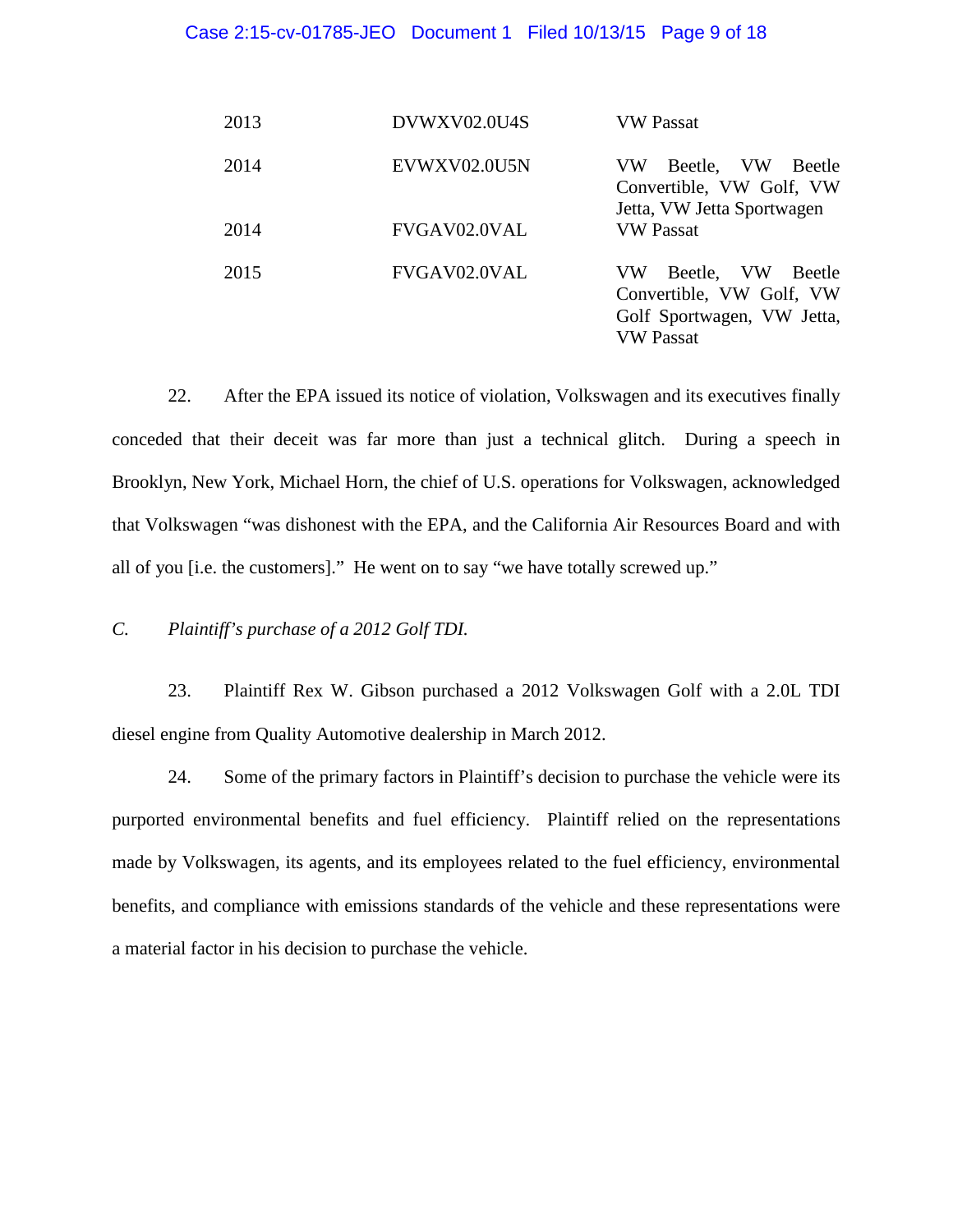### **CLASS ALLEGATIONS**

25. Plaintiff brings this action as a class action pursuant to Rule 23 of the Federal Rules of Civil Procedure on behalf of himself and the following Class of persons similarly situated:

All persons who leased or bought any of the following vehicles: (a) 2009-2015 Volkswagen Jetta TDI and Volkswagen Jetta TDI Sportwagen; (b) 2010-2015 Volkswagen Golf TDI and Volkswagen Golf TDI Sportwagen; (c) 2012-2015 Volkswagen Beetle and Volkswagen Beetle Convertible; and (d) 2012-2015 Volkswagen Passat TDI.

26. Excluded from the Class are the Defendants, their legal representatives, officers, directors, assigns, and successors, or any entity in which any Defendant has a controlling interest; the judge to whom this action is assigned, and members of the judge's immediate family; claims for personal injury, wrongful death and/or emotional distress; and all persons or entities who properly execute and timely file a request for exclusion from the Class.

*A. Numerosity* 

27. The exact number of Class members is unknown to the Plaintiff at this time. However, upon information and belief, Volkswagen has sold hundreds of thousands of vehicles with the cheat device described above. As such, the Class is so numerous that joinder of all members is impracticable. Moreover, the identity of the members of the Class can readily be determined from the records maintained by the Defendants.

*B. Commonality*

28. There are numerous questions of law and fact common to Plaintiff and the Class, which predominate over any questions that might affect individual Class members, including: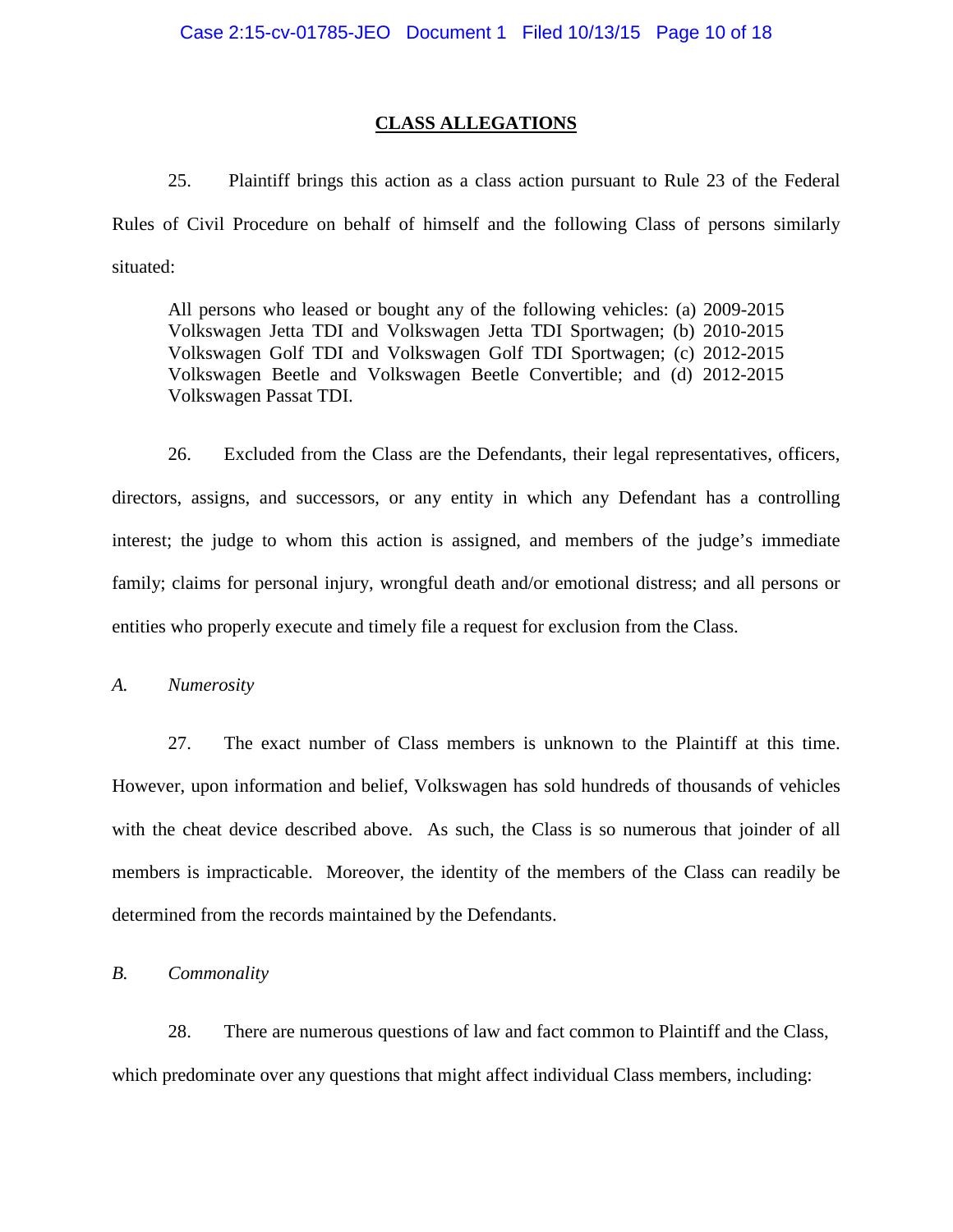- a. Whether the vehicles leased or bought by the Class met federal and state emissions standards;
- b. Whether Volkswagen installed a cheat device in the vehicles leased or bought by the Class in violation of federal emissions testing standards;
- c. Whether Volkswagen disclosed the installation of the cheat device in accordance with federal regulatory requirements;
- d. Whether Volkswagen made fraudulent representations to the Class regarding its TDI diesel engines;
- e. Whether Volkswagen concealed material facts from the Class regarding its TDI diesel engines; and
- f. Whether Volkswagen breached the implied and express warranties provided to the Class regarding Volkswagen's TDI diesel engines.

# *C. Typicality*

29. Plaintiff's claims are typical of the claims of the other members of the Class because his claims arise from the same events, practices, and/or course of conduct and because all members of the Class are similarly affected by Defendants' wrongful conduct.

*D. Adequacy*

30. Plaintiff will fairly and adequately represent and protect the interests of all members of the Class.

31. Plaintiff does not have any interests antagonistic to or in conflict with the interests of the Class.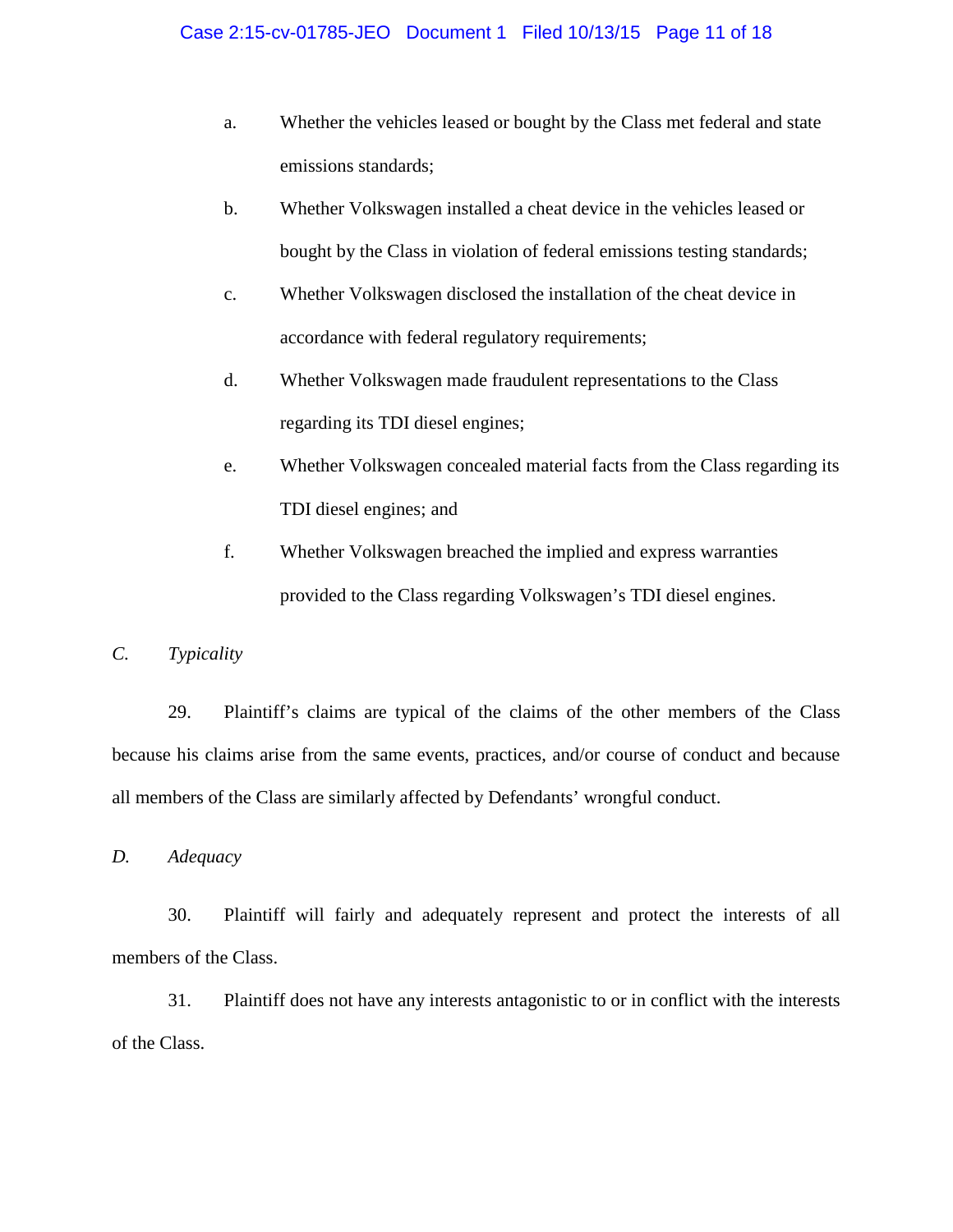#### Case 2:15-cv-01785-JEO Document 1 Filed 10/13/15 Page 12 of 18

32. The Defendants have no unique defenses against the Plaintiff that would interfere with the Plaintiff's representation of the Class.

33. Plaintiff has retained counsel with considerable experience in prosecuting class actions and complex litigation. Plaintiff and his counsel are committed to vigorously prosecuting this action on behalf of the Class and have the financial resources to do so.

#### *E. Rule 23(b)(1) Requirements*

34. The requirements of Rule 23(b)(1)(A) are satisfied because prosecution of separate actions by the members of the Class would create a risk of establishing incompatible standards of conduct for Defendants.

35. The requirements of Rule 23(b)(1)(B) are satisfied because adjudications of these claims by individual members of the Class would, as a practical matter, be dispositive of the interest of the other members not parties to the actions, or substantially impair or impede the ability of other members of the Class to protect their interests.

## *F. Rule 23(b)(3) Requirements*

36. If the Class is not certified under Rule  $23(b)(1)$ , then certification under (b)(3) is appropriate because questions of law or fact common to members of the Class predominate over any questions affecting only individual members. Moreover, a class action is superior to other available methods of fairly and efficiently adjudicating this controversy. The expense Class members would have to incur if they were to attempt individually to obtain relief from the Defendants would dwarf the value of their claims, which accordingly do not warrant separate actions. Due to the expense of individual litigation, few if any Class members could otherwise afford to seek legal redress for the wrongs committed by the Defendants. Absent a class action,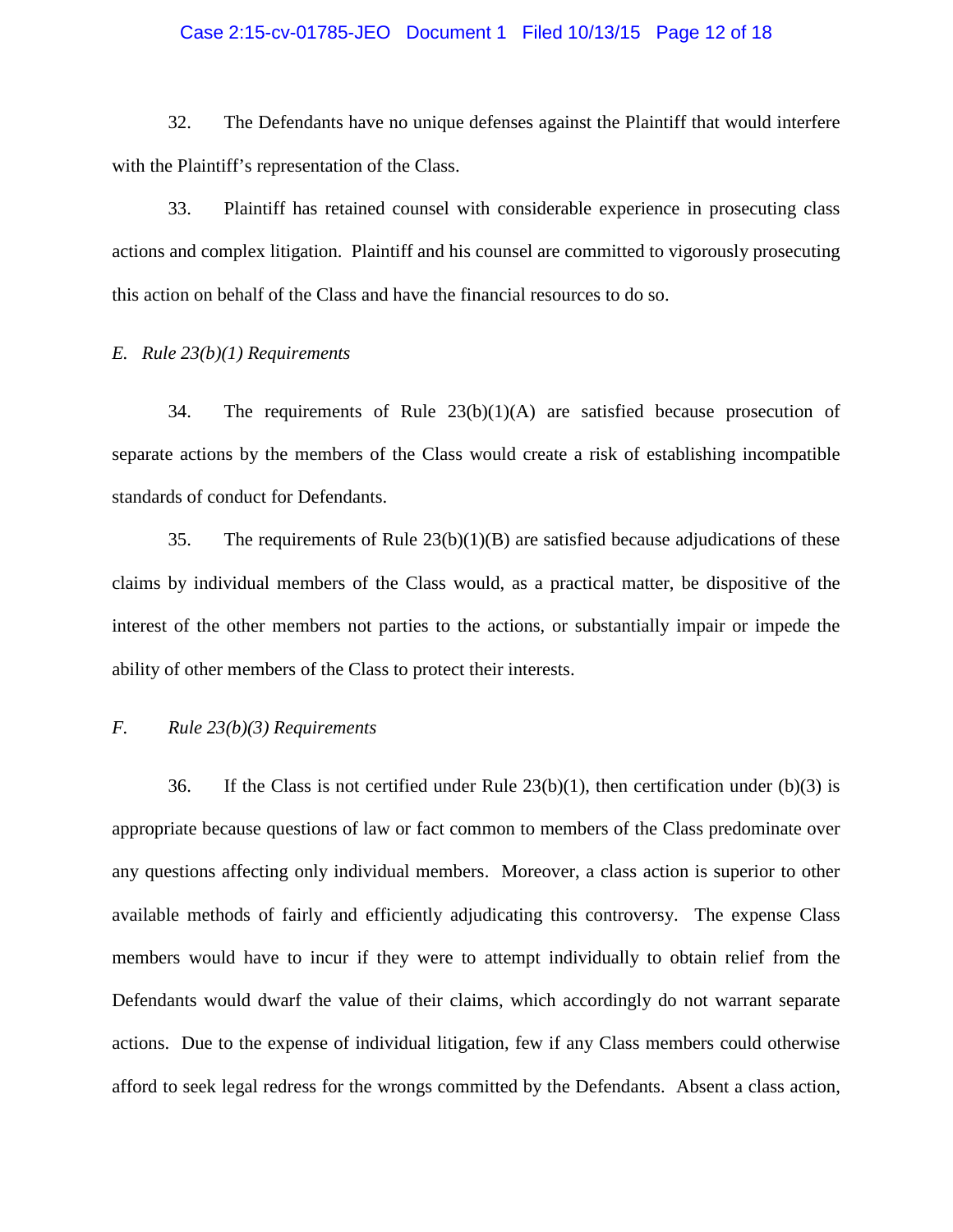#### Case 2:15-cv-01785-JEO Document 1 Filed 10/13/15 Page 13 of 18

Class members will continue to suffer losses, Defendants' misconduct will continue without remedy, and Defendants will retain the economic benefits of their wrongdoing.

37. Further, Class treatment of the common questions of law and fact in this case is superior to multiple individual actions or piecemeal litigation because it economizes public and private resources and promotes consistency and efficiency of adjudication. Disposing of the claims of the Class members in a single action will provide substantial benefits to all parties and the courts.

## **COUNT ONE FRAUDULENT REPRESENTATION**

38. Plaintiff incorporates by reference the allegations contained in the preceding paragraphs of this Complaint.

39. Defendants represented to Plaintiff and the Class that the vehicles at issue met or exceeded federal and state emissions standards.

40. Defendants' representations were false when made.

41. Defendants knew that their representations to Plaintiff and the Class were false and intentionally misled Plaintiff and the Class.

42. Plaintiff and the Class relied on the representations made by the Defendants.

43. As a direct and proximate result of the Defendants' fraudulent representations, Plaintiff and the Class have sustained actual damages in that they have incurred, or are substantially certain to incur, costs and expenses of repairing or modifying their vehicles in order to meet federal and state emissions standards, loss of use of their vehicles, and loss in value of their vehicles.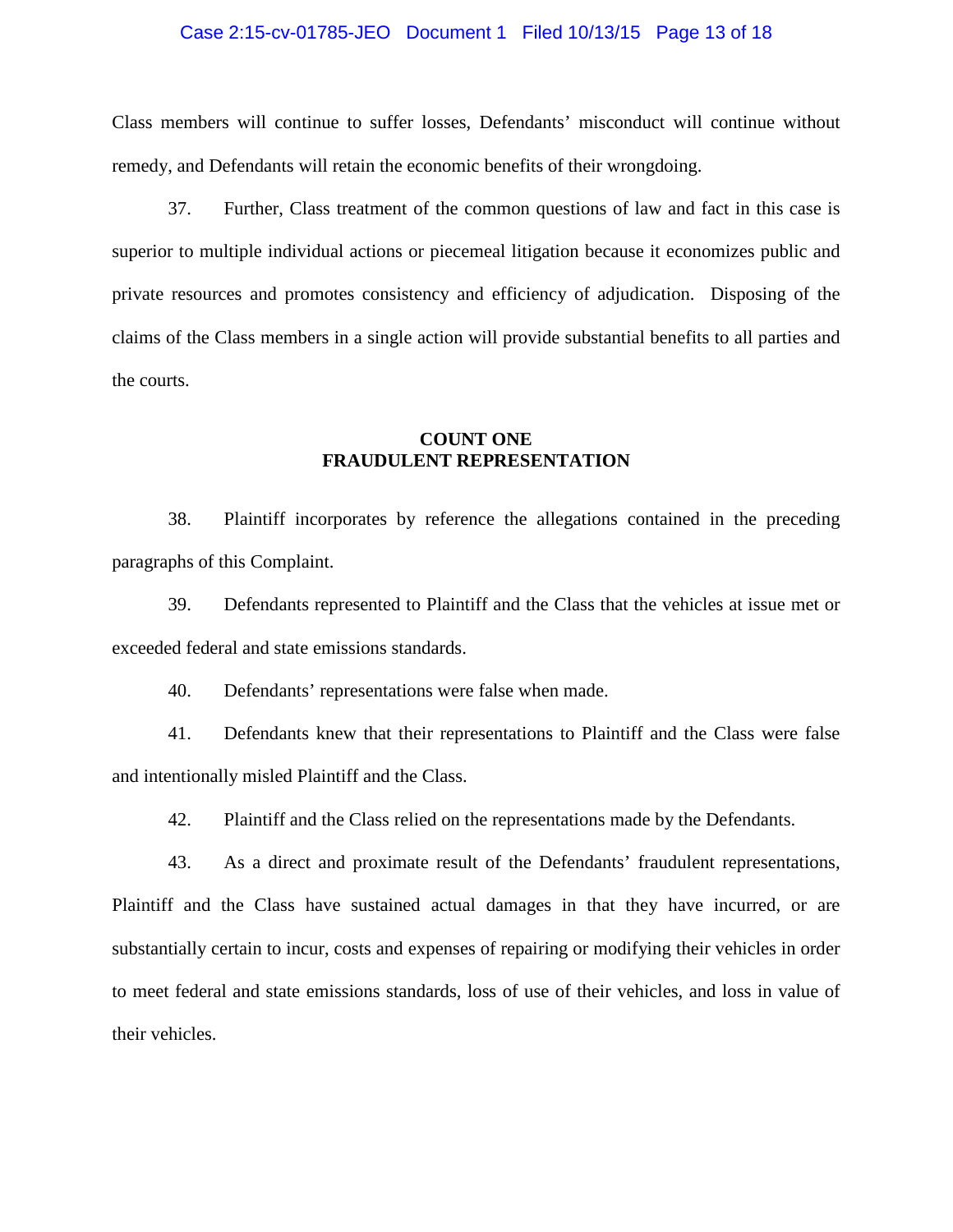## **COUNT TWO FRAUDULENT CONCEALMENT**

44. Plaintiff incorporates by reference the allegations contained in the preceding paragraphs of this Complaint.

45. Defendants had a duty to disclose to Plaintiff and the Class whether the vehicles at issue satisfied federal and state emissions standards.

46. Defendants fraudulently concealed from Plaintiff and the Class the fact that the vehicles at issue did not satisfy federal and state emissions standards.

47. Whether the Plaintiff and the Class' vehicles satisfied federal and state emissions standards was a material fact.

48. Plaintiff and the Class could not have discovered that the Defendants had concealed the fact that the vehicles at issue did not satisfy federal and state emissions standards.

49. As a direct and proximate result of the Defendants' fraudulent concealment, Plaintiff and the Class have sustained actual damages in that they have incurred, or are substantially certain to incur, costs and expenses of repairing or modifying their vehicles in order to meet federal and state emissions standards, loss of use of their vehicles, and loss in value of their vehicles.

## **COUNT THREE BREACH OF IMPLIED AND EXPRESS WARRANTY**

50. Plaintiff incorporates by reference the allegations contained in the preceding paragraphs of this Complaint.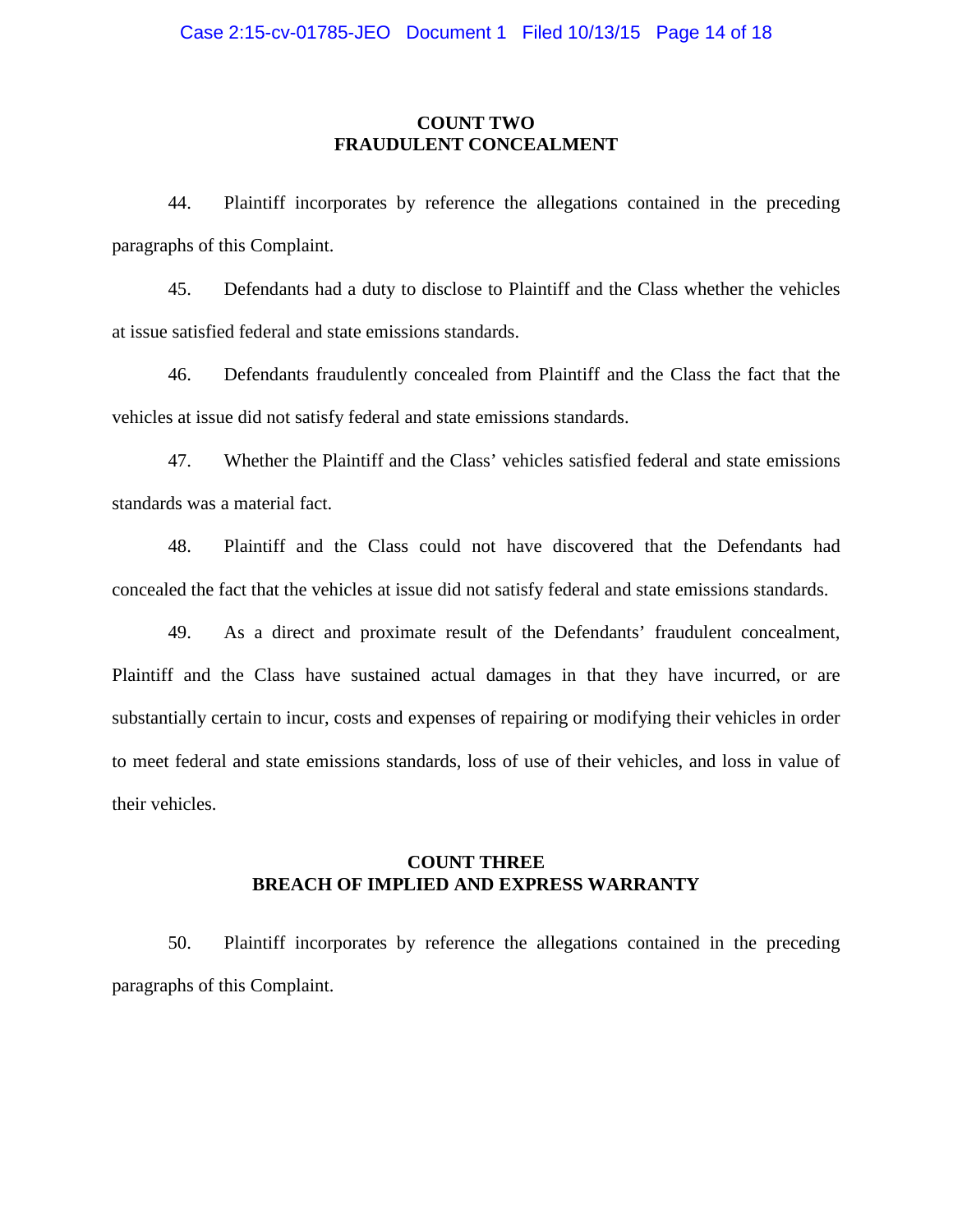#### Case 2:15-cv-01785-JEO Document 1 Filed 10/13/15 Page 15 of 18

51. Plaintiff and the Class' vehicles were "goods" for purposes of the Uniform Commercial Code, and at the time the vehicles were placed in the stream of commerce Defendants were "merchants" with respect to goods of this kind.

52. Defendants through advertising material, literature, publications, and other materials, expressly and impliedly warranted that Plaintiff and the Class' vehicles satisfied federal and state emissions standards.

53. Defendants breached these warranties because they fraudulently concealed from Plaintiff and the Class the fact that the vehicles did not meet federal and state emissions standards.

54. As a direct and proximate result of the Defendants' fraudulent concealment, Plaintiff and the Class have sustained actual damages in that they have incurred, or are substantially certain to incur, costs and expenses of repairing or modifying their vehicles in order to meet federal and state emissions standards, loss of use of their vehicles, and loss in value of their vehicles.

## **COUNT FOUR UNJUST ENRICHMENT**

55. Plaintiff incorporates by reference the allegations contained in the preceding paragraphs of this Complaint.

56. Defendants have been unjustly enriched in that they have wrongfully acquired a benefit, i.e., funds and profits, by their wrongful behavior described above.

57. Defendants have continued to acquire funds and profits despite their knowledge of the fact that the vehicles at issue did not meet federal and state emissions requirements.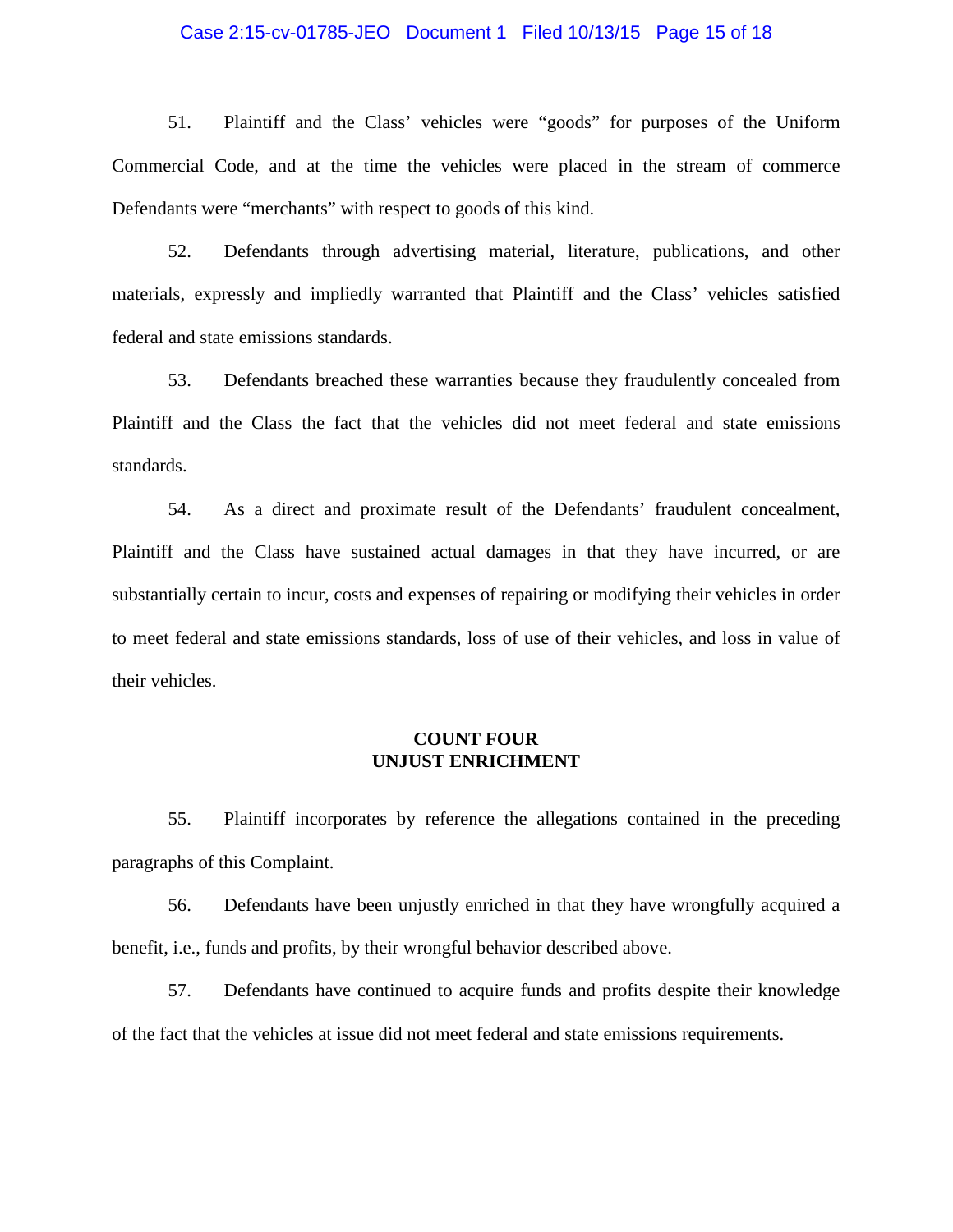#### Case 2:15-cv-01785-JEO Document 1 Filed 10/13/15 Page 16 of 18

58. The circumstances under which Defendants profited from the sale of the vehicles at issue make it inequitable for them to retain those funds and profits.

59. Plaintiff, on behalf of himself and the Class, demands that Defendants be ordered to disgorge, for the benefit of the Plaintiff and the Class, all or part of their ill-gotten profits received from the sale of the vehicles at issue and/or make full restitution to Plaintiff and the Class.

#### **PRAYER FOR RELIEF**

WHEREFORE, Plaintiff, on behalf of himself and the proposed Class, prays that this Court enter judgment against the Defendants and in favor of the Plaintiff and award the following relief:

- Certification of the proposed Class and any necessary subclass(es);
- A declaration that the Defendants are financially responsible for notifying the Class that the vehicles at issue do not meet federal and state emissions standards;
- A declaration that the Defendants are responsible for the costs and expenses of modifying and repairing the vehicles at issue so that the vehicles are in compliance with all federal and state emissions requirements;
- An award of compensatory damages to Plaintiff and the Class for loss of use and diminution of value to the vehicles at issue;
- An award of punitive damages to Plaintiff and the Class for the purpose of punishing Defendants for their wrongful and illegal conduct and also to deter others from engaging in similar wrongful and illegal conduct in the future;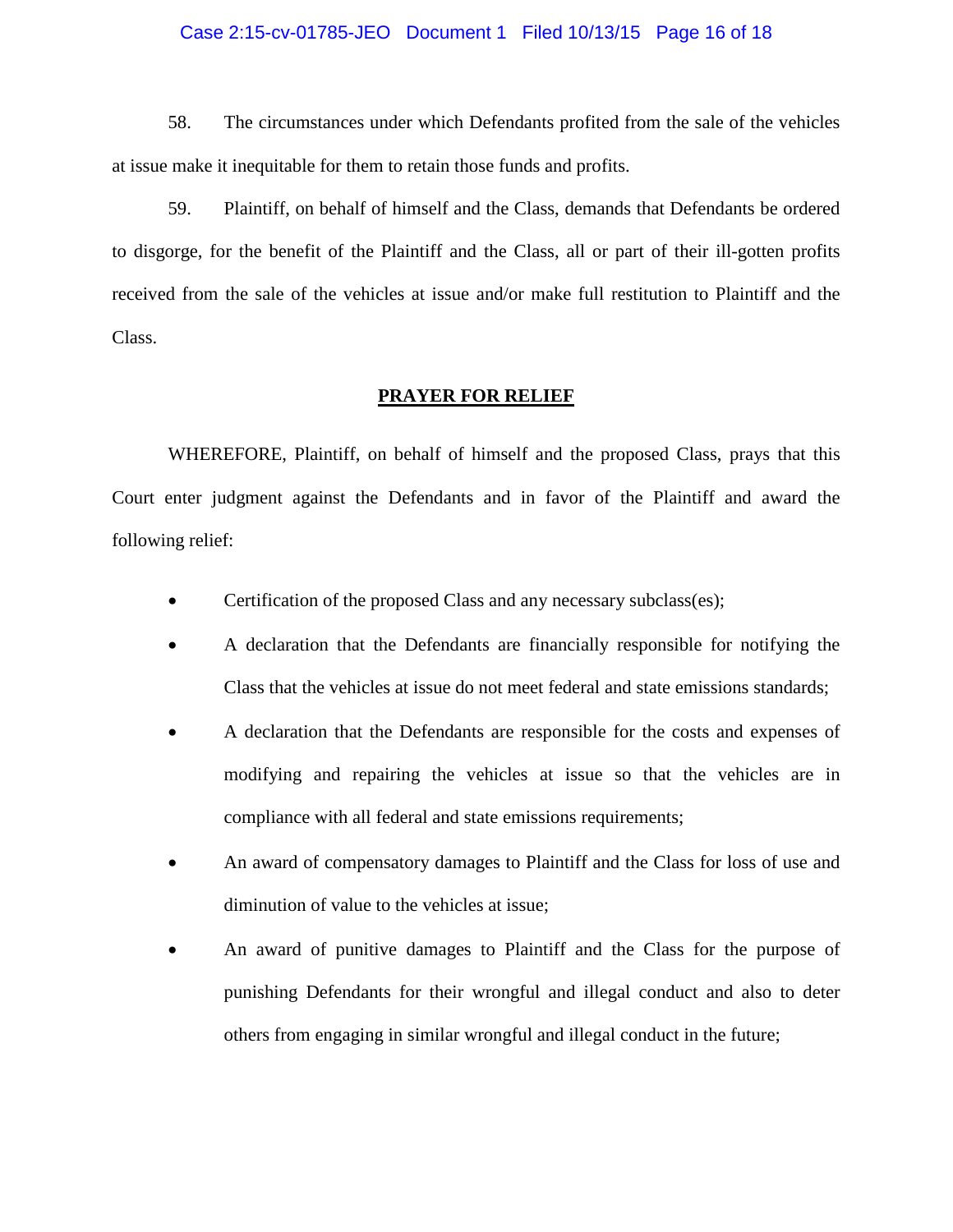- A declaration that the Defendants must disgorge, for the benefit of Plaintiff and the Class, all or part of their ill-gotten profits received from the sale of the vehicles at issue;
- An award of costs and attorneys' fees, as allowed by law, and/or from a common fund created hereby;
- Leave to amend the Complaint to conform to the proof presented at trial; and
- Such other or further relief, including equitable relief, as this Court deems appropriate under the circumstances.

# **PLAINTIFF DEMANDS TRIAL BY JURY.**

Respectfully submitted,

/s/ Steven L. Nicholas GREGORY B. BREEDLOVE [gbb@cunninghambounds.com](mailto:gbb@cunninghambounds.com) STEVEN L. NICHOLAS [sln@cunninghambounds.com](mailto:sln@cunninghambounds.com) WILLIAM E. BONNER [web@cunninghambounds.com](mailto:web@cunninghambounds.com) DAVID G. WIRTES, JR. [dgw@cunninghambounds.com](mailto:dgw@cunninghambounds.com) Cunningham Bounds, LLC 1601 Dauphin St. Mobile, AL 36604 251-471-6191 (O) 251-479-1031 (F)

# **PLAINTIFF WILL SERVE THE DEFENDANTS BY PRIVATE PROCESS SERVER AS FOLLOWS:**

Volkswagen Group of America, Inc. C/O CSC-Lawyers Incorporating Service, Inc. 150 South Perry Street Montgomery, AL 36104